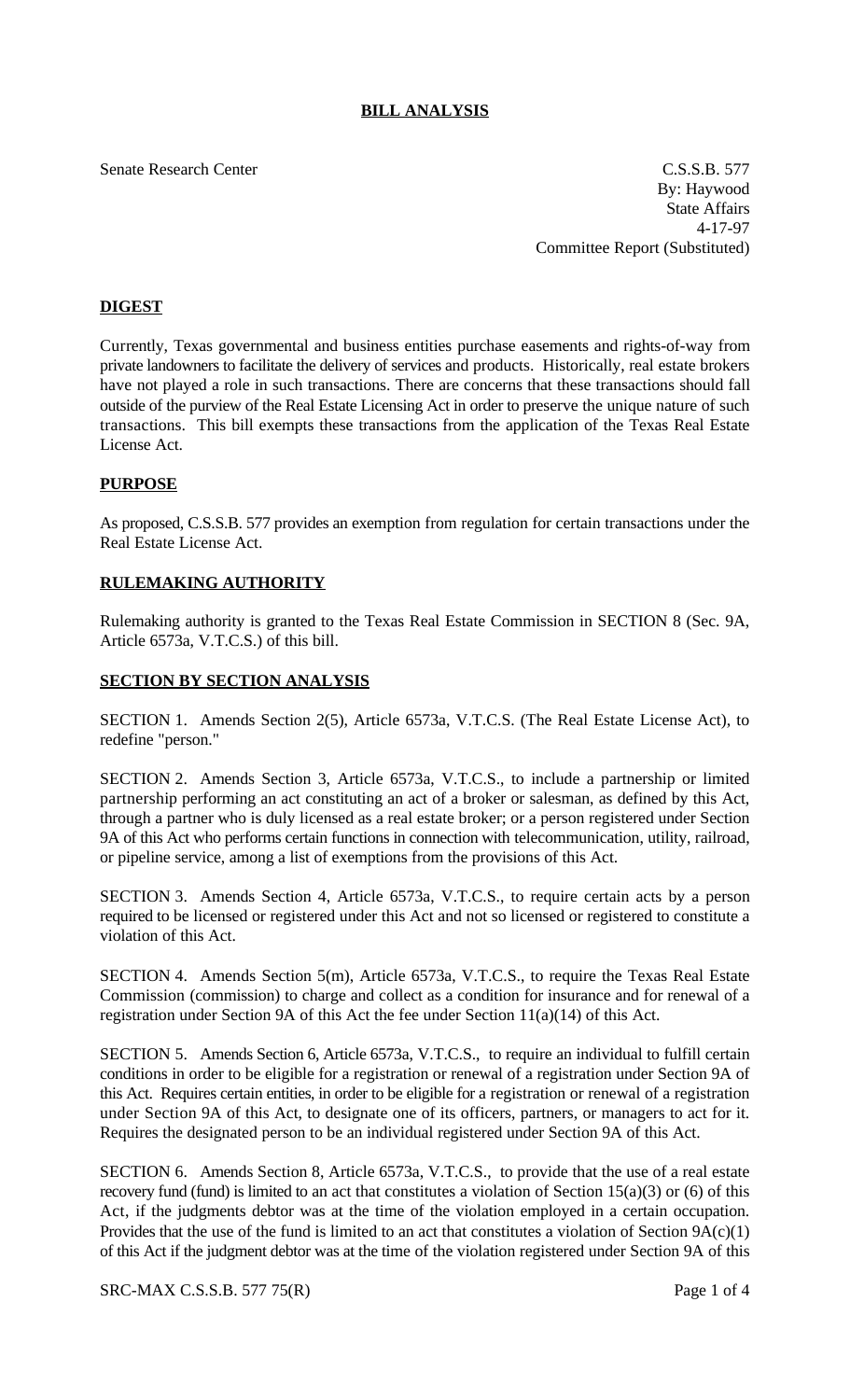Act. Requires the registrant to pay, in addition to other fees, a fee of \$50, which shall be deposited in the real estate recovery fund in certain situations. Makes conforming and nonsubstantive changes.

SECTION 7. Amends Section 9, Article 6573a, V.T.C.S., to require a license or certificate of registration to be issued when an applicant has satisfactorily met all requirements and conditions of this Act, and remains in force and effect for a certain amount of time. Prohibits a person from engaging in the business of selling, buying, leasing, or transferring an easement or right-of-way for another for compensation until the person is licensed or registered under this Act. Makes conforming changes.

SECTION 8. Amends Article 6573a, V.T.C.S., by adding Section 9A, as follows:

Sec. 9A. REGISTRATION OF UNLICENSED PERSONS WHO SELL, BUY, LEASE, OR TRANSFER AN EASEMENT OR RIGHT-OF-WAY. Prohibits a person from selling, buying, leasing, or transferring an easement or right-of-way for another for compensation for use in connection with telecommunication, utility, railroad, or pipeline services unless the person fulfills certain criteria. Requires the commission to maintain a registry of persons who are required to register under this section. Requires the commission to investigate a signed complaint received by the commission that related to the acts of a person registered under this section. Authorizes the commission to refuse to issue or renew and to revoke or suspend the registration of certain registrants under this section. Authorizes the commission to adopt rules to administer and enforce this section.

SECTION 9. Amends Section 10(a), Article 6573a, V.T.C.S., to make a conforming change.

SECTION 10. Amends Section 11, Article 6573a, V.T.C.S., to require the commission to charge and collect an annual fee of \$80 from each registrant under Section 9A of this Act and any fee authorized under Section 8 of this Act for the real estate recovery fund. Makes conforming changes.

SECTION 11. Amends Section 12, Article 6573a, V.T.C.S., by adding Subsection (e), to require the certificate of registration of a registrant to be prominently displayed in the registrant's place of business. Requires the registrant to notify the commission of a move and obtain a new certificate of registration reflecting the new location within a certain time period after a move from a previously designated address.

SECTION 12. Amends Sections 16(a) and (b), Article 6573a, V.T.C.S., to make conforming changes.

SECTION 13. Amends Section 19(a), Article 6573a, V.T.C.S., to provide that a person acting as an agency in a transaction involving the sale, purchase, lease, or transfer of a right-of-way or easement without first obtaining a certificate of registration under Section 9A of this Act is guilty of certain violations.

- SECTION 14. Effective date: January 1, 1998.
- SECTION 15. Makes application of this Act prospective.
- SECTION 16. Emergency clause.

## **SUMMARY OF COMMITTEE CHANGES**

Redesignates existing SECTION 1 as new SECTION 2 and adds new SECTIONS 1 and 3-15.

SECTION 1.

Amends Section 2(5), Article 6573a, V.T.C.S., to redefine "person" to include any other entity, governmental body, limited liability partnership, and partnership.

## SECTION 2.

SRC-MAX C.S.S.B. 577 75(R) Page 2 of 4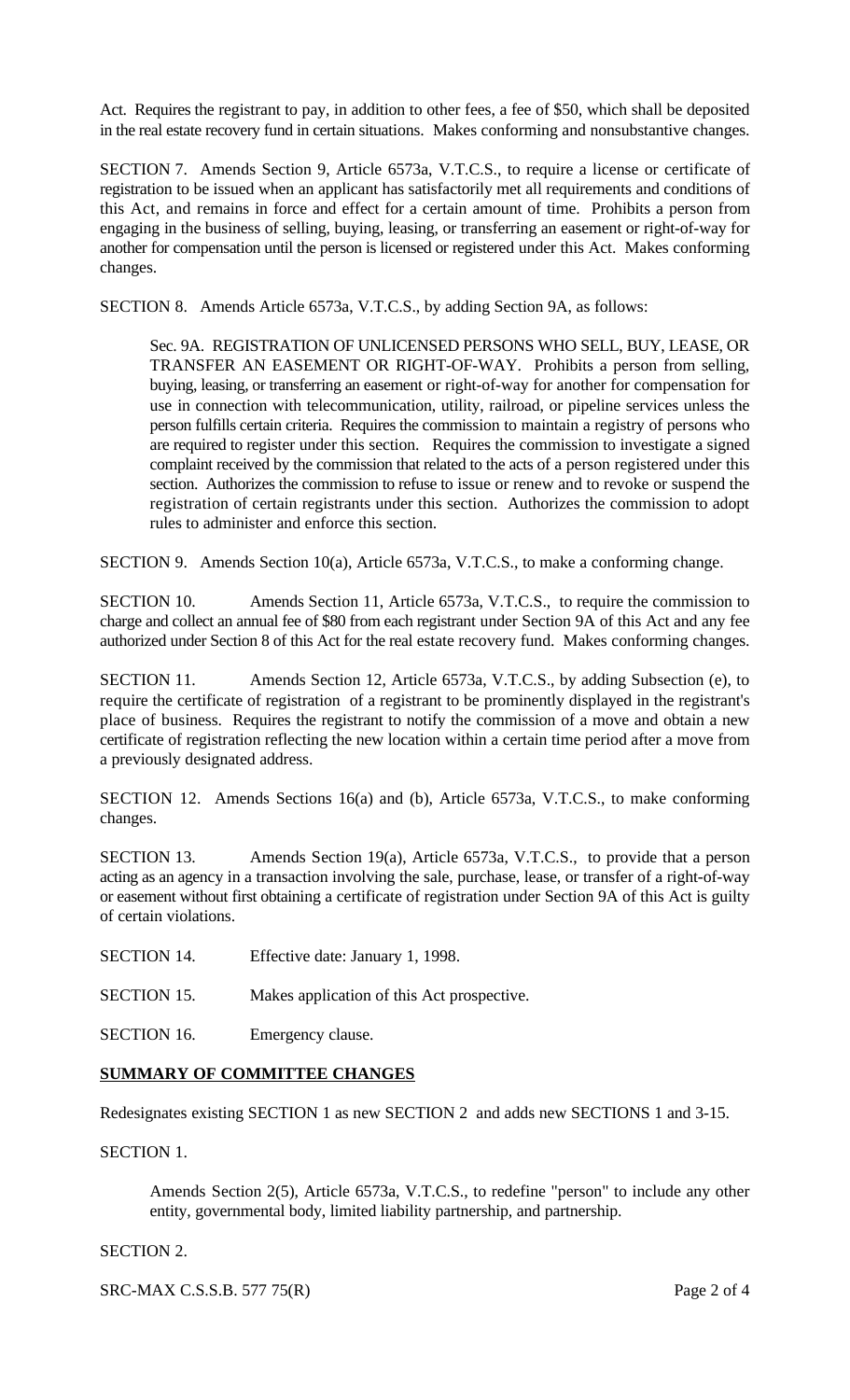Amends Section 3, Article 6573a, V.T.C.S., to include certain partnerships and persons in a list of exemptions from this Act.

### SECTION 3.

Amends Section 4, Article 6573a, V.T.C.S., to require the commission of certain acts by a person required to be licensed or registered under this Act and not so licensed or registered to constitute a violation of this Act.

# SECTION 4.

Amends Section 5(m), Article 6573a, V.T.C.S., to require the commission to charge and collect a certain fee.

# SECTION 5.

Amends Section 6, Article 6573a, V.T.C.S., to add Subsection (d) which provides certain eligibility factors for persons and other entities to meet to qualify for a registration or renewal of a registration.

# SECTION 6.

Amends Section 8, Article 6573a, V.T.C.S., to require a real estate recovery fund (fund) to be used to reimburse persons who suffer damage by reason of certain acts committed by a duly registered person under Section 9A of this Act. Provides that the fund is limited to an act that constitutes a violation of Section  $15(a)(3)$  or  $(6)$  of this Act and provides conditions to this effect. Requires a registrant to pay a fee of \$50 which shall be deposited in the fund on application for an original registration under Section 9A and in addition to other fees. Makes conforming and nonsubstantive changes.

#### SECTION 7.

Amends Section 9, Article 6573a, V.T.C.S., to prohibit a person from engaging in certain business activities for any compensation until the person is licensed or registered under this Act. Makes conforming changes.

## SECTION 8.

Amends Article 6573a, V.T.C.S., by adding a new Section 9A, relating to registration of unlicensed persons who sell, buy, lease, or transfer an easement or right-of-way.

#### SECTION 9.

Amends Section 10(a), Article 6573a, V.T.C.S., to make a conforming change.

#### SECTION 10.

Amends Section 11, Article 6573a, V.T.C.S., to add Subdivisions (16) and (17) to the list of required fees to be charged and collected by the agency. Makes conforming changes.

#### SECTION 11.

Amends Section 12, Article 6573a, V.T.C.S., to require a certificate of registration of a registrant to be displayed in a certain manner and to be updated upon relocation of the registrant.

#### SECTION 12.

Amends Sections 16(a) and (b), Article 6573, V.T.C.S., to make conforming changes.